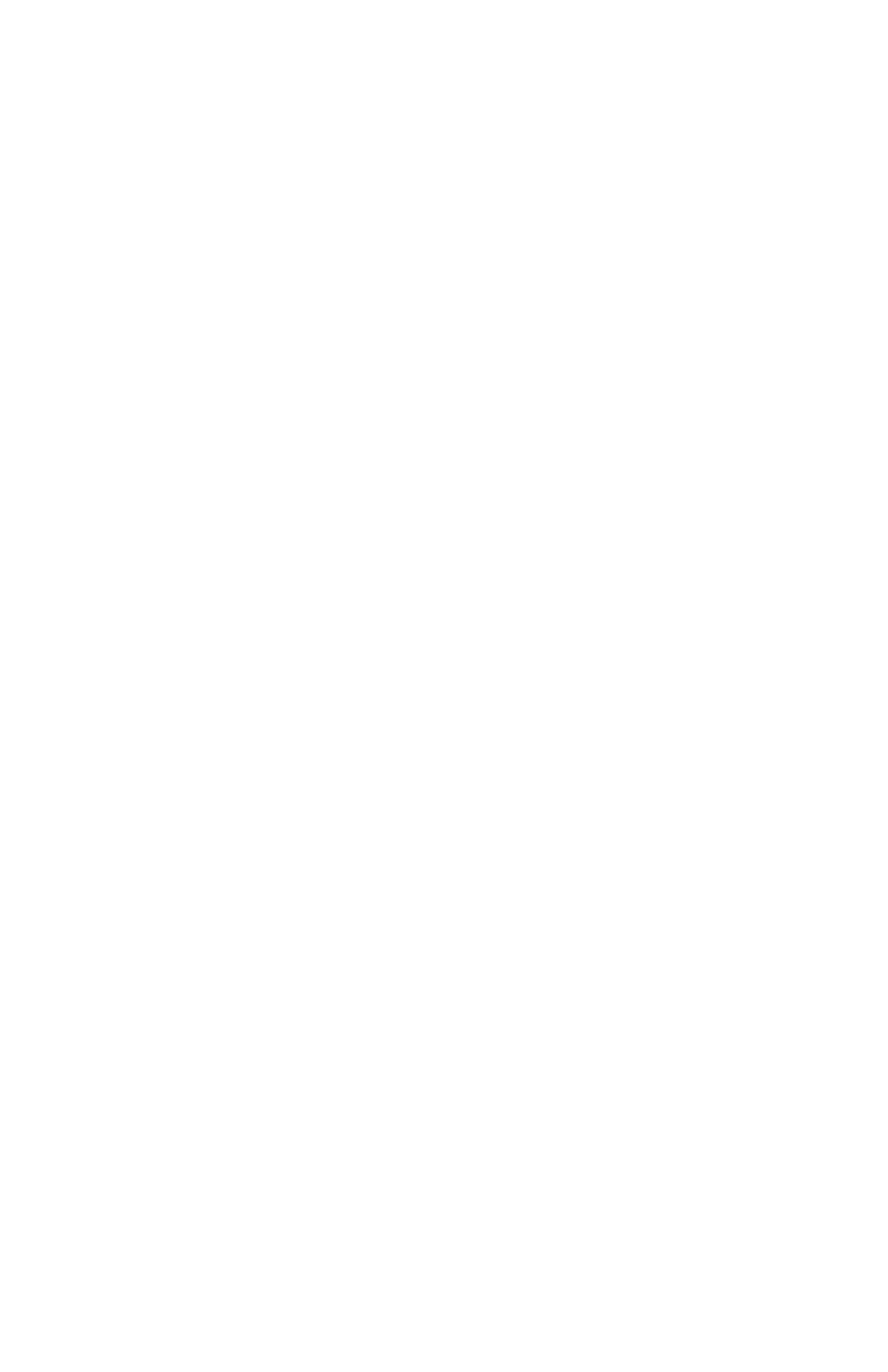

**PERMA TECH, INC. 363 hamburg street buffalo, new york 14204 phone: (716) 854−0707 fax: (716) 854−0774 1−800−362−7325 www.permatechinc.com** 

# **PERMA INFLATABLE AIR RAIL SHELTER**

## **Model 3600**

## **installation instructions**

### NOTE:

**check shipping containers before releasing carrier. notify carrier immediately upon discovering any concealed damage.** 



u nderstand the warnings and installation instructions c ontained in this manual. DO NOT INSTALL THIS PRODUCT UNLESS YOU READ AND Failure to do so could result in serious injury or death.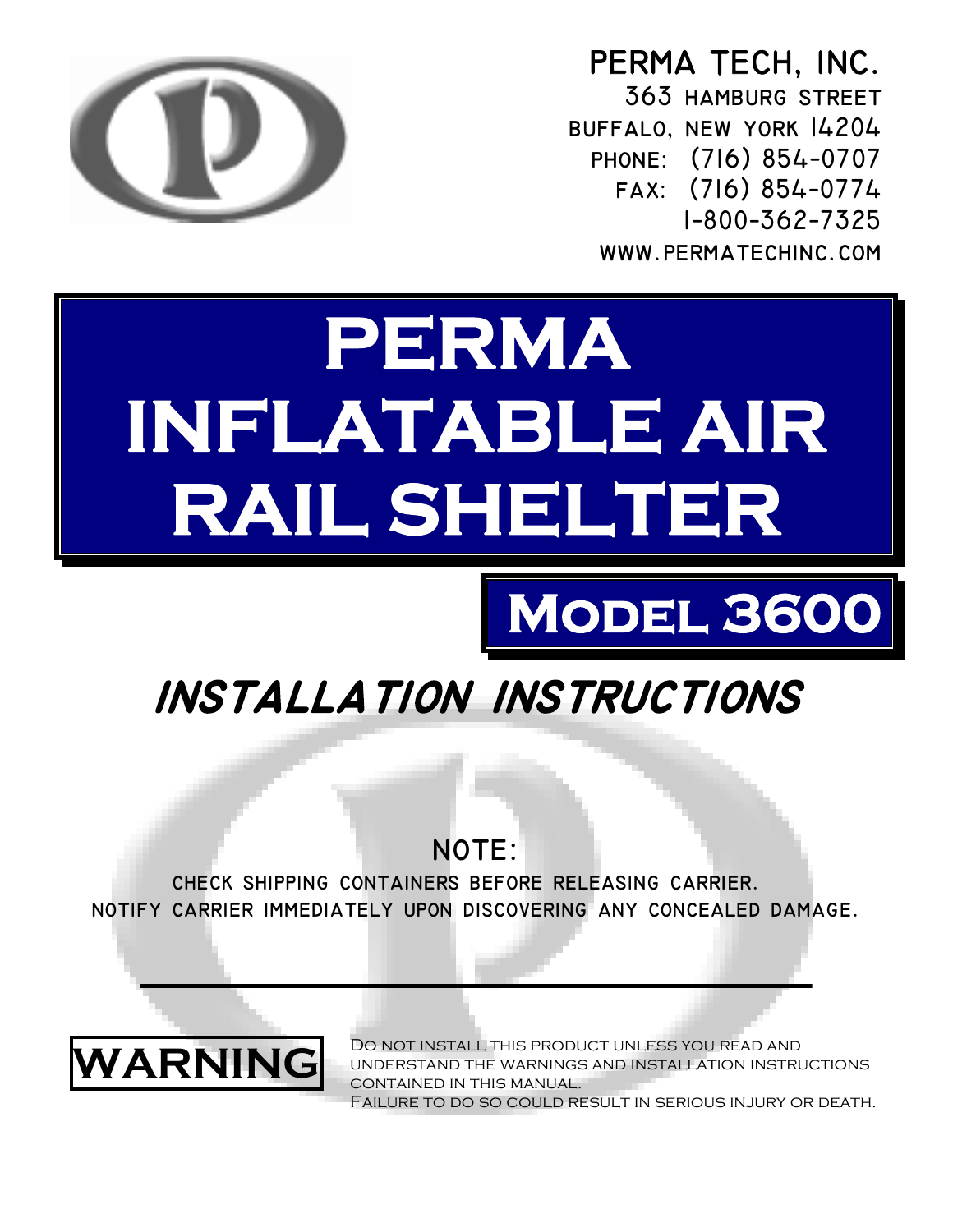#### INSTALLATION INSTRUCTIONS PERMA INFLATABLE AIR RAIL SHELTER

- **NOTE:**Check all shipping containers before releasing carrier. Notify carrier immediately upon discovering any concealed damage.
	- 1. Mark the centerline of the door opening at the top of the door (lintel) and mark the centerline of the unit.
	- 2. **THREE SIDED UNITS:** Find the side member length by measuring the length of the provided 2 x 12's. Mark the building wall for this height from the dock floor.

**FOUR SIDED UNITS:** Generally, the side member wood backboards are mounted 12" below the dock floor. The bottom member is then mounted under the side members. However, local conditioning may dictate a different installation.

- 3. Mark the centerline of the 2 x 12 head frame. Align the mark with the centerline on the door lintel and mount the 2 x 12 head frame using anchor bolts (not included). Be sure to align the *bottom* of the head frame with the height marks made in step 2.
- 4. Using appropriate anchor bolts (not included), attach the side frame 2 x 12's to the wall.
- 5. Unfold the unit on the ground in front of the door. Find the centerline of the unit.
- 6. Align the centerline of the unit and the centerline of the 2 x 12.
- 7. Using the provided roofing nails, nail the 2" hem to the header 2 x 12, use about one nail every 12 inches. Start at the centerline and move outward.
- 8. Attach the side members to the wooden 2 x 6's using roofing nails. Use about one nail every 12 inches. Start at the top and move downward.
- 9. After installing the side members, install one pre-cut eyebolt to the inside of each 2 x 6 as shown on next page. Also attach the side member "tie-back" strap to the outside of the 2 x 6 using wood screws and fender washers. **Note:** To assure effective side member restraint, be sure that there is enough tension in the strap once hooked around eyebolt to hold the side member tight when not in use.
- 10. The airbag blower duct sleeve comes 36" in length. Align blower with the duct sleeve (any distance less than 30" from the backboard) and fasten in place. Fold back, tuck in, or cut any excess fabric.
- 11. Use the provided hose clamps to hold the sleeve to the blower.
- 12. Attach the shock cord brackets (4 or 5 angle brackets) to the wall. Mount one at each of the four corners at 45° angles as shown in Figure 1 (on back). See Figure 1 (on back). Hook shock cords on brackets.
- 13. Complete electrical connection to blower and inflate as a check. Adjust shock cord lengths or bracket distance if necessary. Shock cords should be just tight enough to eliminate sag when the unit is deflated.
- 14. Attach hood over blower using appropriate anchor bolts (not provided).
- 15. When installation is completed, caulk the top and the sides of the unit where it meets the building.
- 16. Post enclosed operating instructions in convenient location near seal.